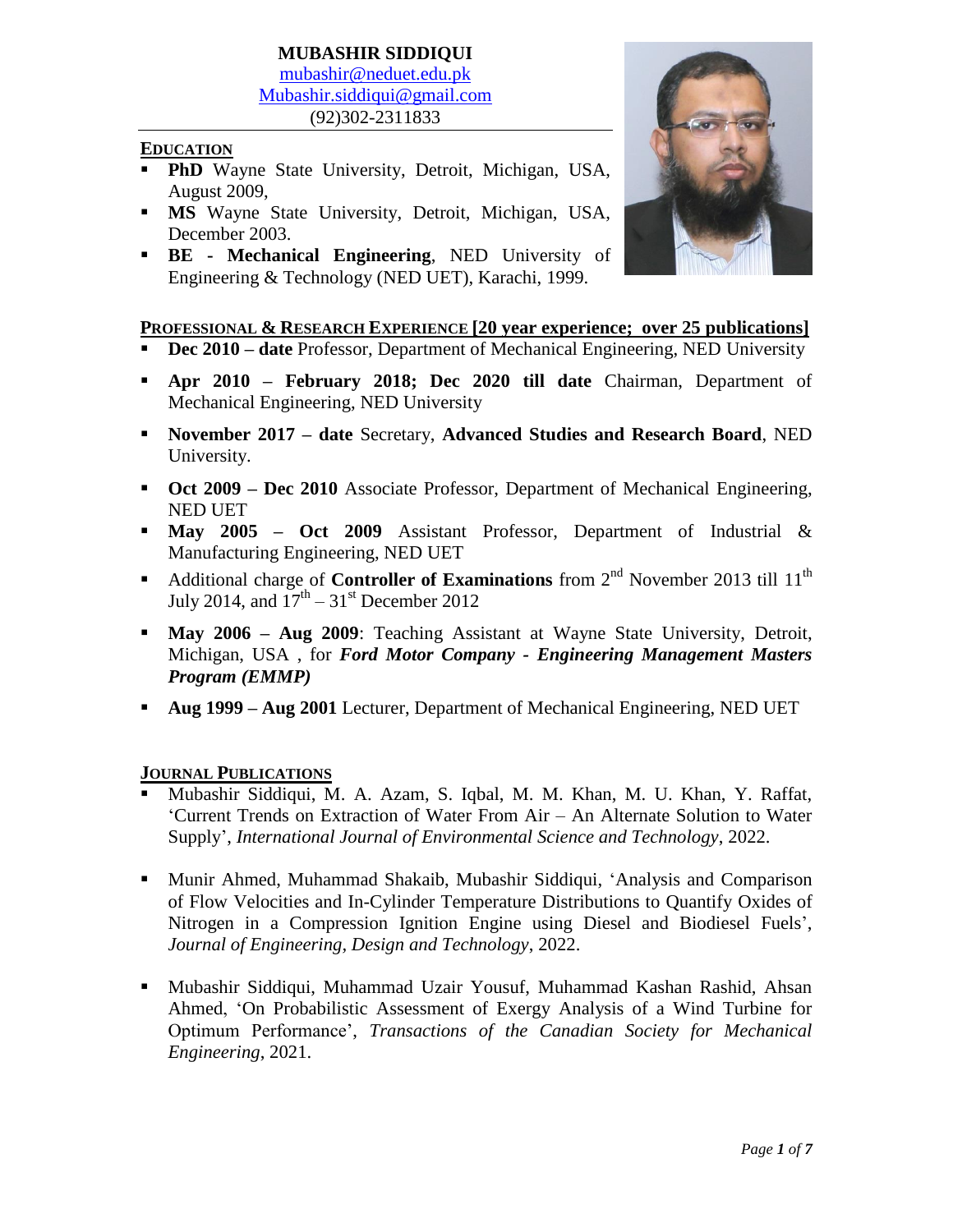- Muhammad Uzair, Mubashir Ali Siddiqui, Usman Allauddin, 'Numerical study of Flow patterns and performance of a coupled cavity-dish system under different focal lengths', *Transactions of the Canadian Society for Mechanical Engineering*, 2021.
- ur Rehman, N., Uzair, M., Mubashir Siddiqui, 'Regression Models and Sensitivity Analysis for the Thermal Performance of Solar Flat-Plate Collectors'. *Arab J Sci Eng* 44, 1119–1127 (2019)
- Rehman, N.u., Mubashir Siddiqui, & Uzair, M. 'Performance Modeling and Experimental Investigation of Parasitic Losses in a Flat-Panel Solar Thermoelectric Generator'. *Arab J Sci Eng* 44, 5589–5602 (2019)
- Mubashir Siddiqui, Hassan Ahmed M Bilal Javed, Umair Shahid, 'Numerical Analysis and Parametric optimization of Surge Protection Devices in a Long Up-Pumping Water Pipeline', *Journal of Mechanical Science and Technology*, 2019
- Muhammad Uzair Yousuf, Mubashir Siddiqui, Naveed Ur Rehman, 'Solar Energy Potential Estimation By Calculating Sun Illumination Hours And Sky View Factor On Building Rooftops Using Digital Elevation Model', *Journal of Renewable and Sustainable Energy*, 2018
- ur Rehman, Naveed, and Mubashir Ali Siddiqui. "Theoretical and Field Experimental Investigation of an Arrayed Solar Thermoelectric Flat-Plate Generator." *Journal of Electronic Materials*: (2018) 1-15.
- Naveed ur Rehman, Muhammad Uzair, and Mubashir Ali Siddiqui. "Optical Analysis of a Novel Collector Design for a Solar Concentrated Thermoelectric Generator." *Solar Energy,* 167 (2018): 116-124.
- Naveed Ur Rehman, Mubashir Siddiqui, 'Performance Model and Sensitivity Analysis for a Solar Thermoelectric Generator', *Journal of Electronic Materials*, January 2017.
- Muhammad Muzamil, Mubashir Siddiqui, Muhammad Samiuddin, 'Experimental Investigation and Optimization of Process Parameters for Through Induction Hardening using Factorial Design of Experiments', *Journal of Engineering Research*, 2017.
- Ahsan Alam, Mubashir Siddiqui, Naveed Ur Rehman, 'Solar Water Heating Feasibility for a Conventional Steam Power Plant', *Journal of Mechanical Science & Technology*, 2017.
- Muhammad Muzamil, Mubashir Siddiqui, 'Numerical and Experimental Investigation of Wind loading on Wind Loadings on Wind Turbine Blade Deflection', *Journal of Mechanical Science & Technology,* 2016.
- Naveed Ur Rehman, Mubashir Siddiqui, 'Critical Concentration Ratio for Solar Thermoelectric Generators', *Journal of Electronic Materials*, June 2016.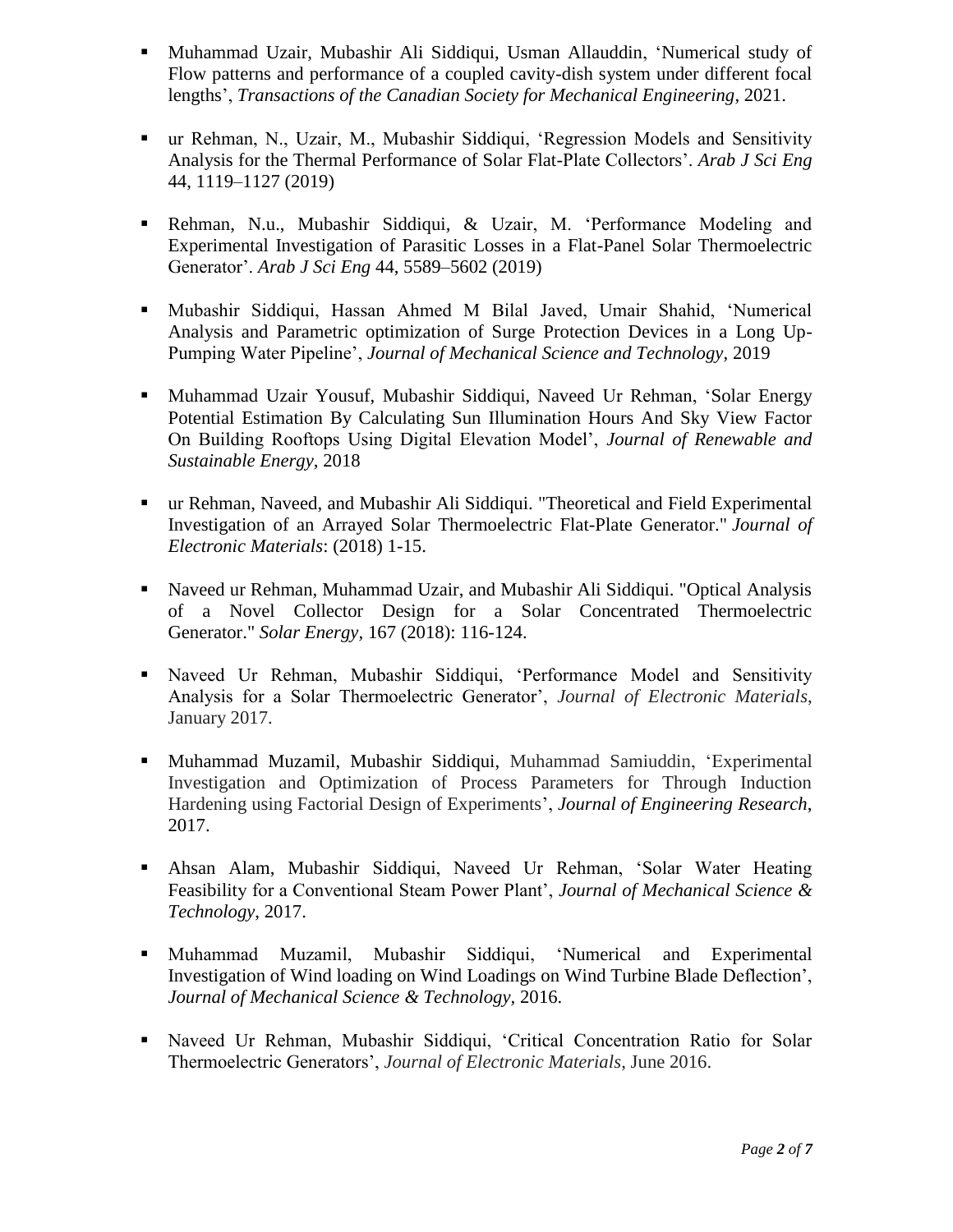- Naveed Ur Rehman, Mubashir Siddiqui, 'A Novel Methodology for Determining Sky Blocking by Obstacles Viewed Virtually from Any Location on Site', *Energy and Buildings*, 2016.
- Naveed Rehman, Mubashir Siddiqui, 'A Novel Method for Determining Sky View Factor for Isotropic Diffuse Radiations for a Collector in Obstacles-free or Urban Site', *Journal of Renewable and Sustainable Energy*, (7), 2015.
- Shaikh N, Siddiqui M.A. and Allauddin U., 'Integrated Solar Water Heater and Solar Water Cooler Performance during Winter Time", *NED University Journal of Research*, pp. 161-72, 2012.
- F. Asim, M. Mahmood, Mubashir Siddiqui, 'Optimization of Process Parameters for Ssimultaneous Fixation of Reactive Printing and Crease Resistant Finishing using Desirability Function', *Journal of Textile and Apparel, Technology and Management*, Vol. 7, Issue 3, 2012.
- Mubashir Siddiqui, Kai Yang, 'Effective Data Analysis Methods for Incomplete Two-Level Factorial Experiments', *Int. Journal of Experimental Design and Process Optimisation*, Vol. 1, No. 4, pp.348–364, 2010.
- Mubashir Siddiqui, Kai Yang, 'Adaptive Sequential Experimentation Technique for 3 <sup>3</sup> Designs Based on Revised Simplex Search'*, Int. Journal of Experimental Design and Process Optimisation*, Vol. 1, No. 4, pp.296–314, 2010.
- Mubashir Siddiqui, Kai Yang, 'Split Plot Experiments with Time Trends in Easy-to-Change Factors', *International Journal of Quality Engineering and Technology*, Vol. 1, No. 3, pp 317-338, 2010.
- Mubashir Siddiqui, Kai Yang, 'Adaptive Sequential Experimentation based on Revised Simplex Search', *Int. Journal of Experimental Design and Process Optimisation*, Vol. 1, Nos. 2/3, pp.105–122, 2009.

### **CONFERENCE PROCEEDINGS**

- Ahsan Alam, Mubashir Siddiqui, M. Yaseen, 'Energy Analysis of a 210 MW Thermal Power Plant', *Seventh International Mechanical Engineering Congress*, Institution of Engineers Pakistan, 2017.
- Ahsan Alam, Nasiruddin Shaikh, Mubashir Siddiqui, 'Analysis of Syngas Composition in Wood Gasification Using Downdraft Gasifier', 7<sup>th</sup> IMEC 2017.
- Ahsan Alam, Mubashir Siddiqui, Abdullah Faiz, F. Hasani, 'Effect of Steam Temperature on Powerplant Output and Efficiency', *Sixth International Mechanical Engineering Congress*, Institution of Engineers Pakistan, 2016.
- Umair Bin Asim, Mubashir Siddiqui, 'Investigation of Stresses in Coal Gasifier Hearth under Thermal Loading using Finite Element Analysis', *International Conference on Machine Learning, Electrical and Mechanical Engineering (ICMLEME'2014)*, Dubai, 2014.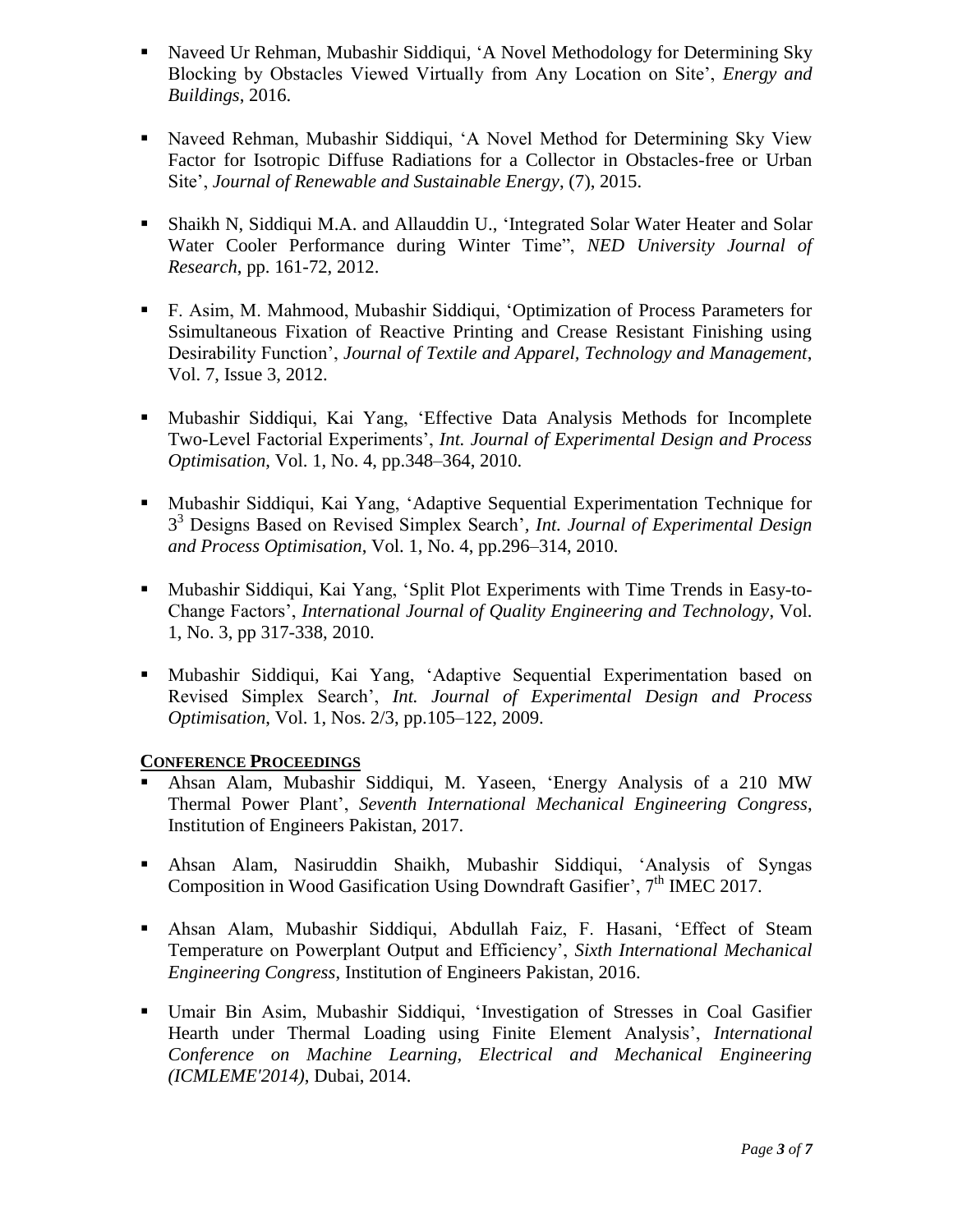- Naveed Ur Rehman, Mubashir Ali Siddiqui, 'Modelling and Simulation of Thermoelectric Generator Modules Mounted on Receiver Pipe of Solar Parabolic Trough Collector', *International Conference on Energy and Sustainability*, 2013.
- A. Adeel, Mubashir Siddiqui, Ahmed Raza, 'Optimization of Wind Turbine Performance using Design of Experiment', *International Conference on Energy and Sustainability*, 2013.
- Naveed Ur Rehman, Mubashir Siddiqui, 'Development of Simulation Tool for finding Optimum Tilt Angles for Solar Collectors', *45th Institution of Engineers Convention*, 21 – 22 December, Karachi, 2012.

*Also served as Reviewer for research papers in various journals including (i) Renewable Energy, (ii) Journal of Cleaner Production, (iii) Energy and Buildings, (iv) Journal of Mechanical Science and Technology, (v) International Journal of Building Pathology and Adaptation (vi) Sustainability (vii) Technical Journal University of Taxila, (viii) 2017 International Conference on New Energy and Future Energy System China, (ix) Sixth International Conference on Material Science and Engineering China 2017 (x) International Mechanical Engineering Conferences (5 th, 6th and 7th), Institution of Engineers Pakistan, and (xi) International Conference on Energy and Sustainability.*

### **PUBLICATIONS UNDER PROGRESS**

- Parametric Evaluation of Condensate Water Yield from Plain Finned Tube Heat Exchangers in Atmospheric Water Generation – Submitted
- Real Time Data Based Performance Analysis of a 425 kWp Building Applied PV System – Submitted
- **Effect of Prepaid Metering to Curb Energy Losses in Pakistan**
- **Energy Security of Pakistan**

# **RESEARCH PROJECTS**

- Water Condensation from Tropospherical Humidity for Water Insecurity via Hydro-Solar Nexus (as PI) (April 2021 till date) Sindh HEC Project
- EV System Development Project (as Co-PI) (September 2021 till date) AI Mobility  $\&$ Green Energy (AIM-GE) LLC, USA
- Solar biomass dryer to enhance calorific value of agricultural crop residue (as Co-PI) (Mar 2019 – Dec 2020) (HEC NRPU Project)
- Heat Transfer and Transient Rectilinear Flows Analyses of Dissipative Fluids (as PI) (May 2021 till date)
- Analysis and Evaluation of Project Complexity for Improved Project Management (as PI) (Apr 2019 till date)
- Energy Consumption Optimization for Large Industrial Processes (as PI) (Dec 2017 till date)
- Computational and Experimental Investigations of In-Cylinder Fluid Flows and Performance of Internal Combustion Engines (as Co-PI) (Sep 2017 till date)
- Modelling and Optimization of Solar Energy Based Thermoelectric Power Generation System (as PI) (2011-2017)

### **MASTERS THESES SUPERVISION**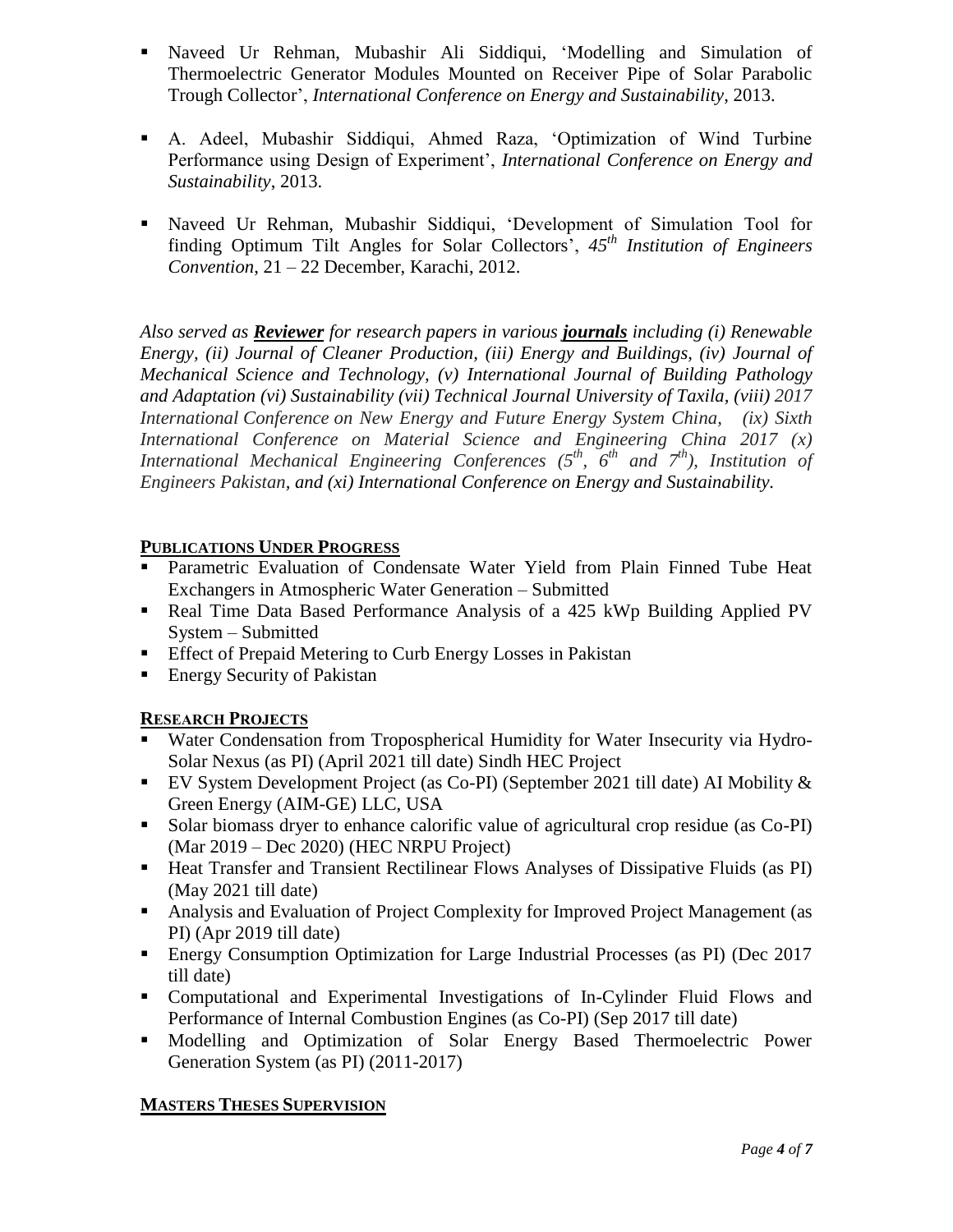- Performance of Plain Finned Tube Heat Exchangers Under Dehumidification using Design of Experiments and Sensitivity Analysis (2021 – 2022)
- Assessment of Net Energy Contribution to Buildings Via Rooftop Photovoltaic Systems in Karachi (2021-2022)
- Short Term Forecasting of PM 2.5 in Different Cities of Pakistan using Hybrid Algorithm (2020 – 2021)
- Design, Development and Optimization of a Continuously Variable Transmission Using Statistical Techniques (2020 – 2021)
- **Production Planning Modelling and Forecasting using Statistical Techniques (2020** 2021)
- Design and Performance Analysis of a Household PVT System for Domestic Water Heating (2020 – 2021)
- Probabilistic Assessment of Exergy analysis for Wind Turbines  $(2019 2020)$
- Forecasting Energy Demand Using Statistical Methods for Energy Policy of Pakistan  $(2019 - 2020)$
- Auto Regressive Integrated Moving Average (ARIMA) Modeling for Wind Energy Potential of Pakistan (2019 – 2020)
- Solar Energy Potential Estimation for Open Plains and Roof top areas using Irradiance Probability Distribution – 2016
- Solar Air Conditioning through Absorption Chillers for Industrial / Commercial Consumers - 2016
- Feasibility of Solar Heating in a Conventional Steam Turbine Power Plant 2015
- Parabolic Trough Collectors Technical and Economic Feasibility for Industrial Process Heat - 2015
- Numerical and Experimental Investigation of Wind Loading on Wind Turbine Blades - 2014
- Stress Analysis of Small Coal Gasifier Based on Thermal Loading 2013
- Development of Tilt and Orientation Factor Contours Compensated for Site Specific Requirements - 2013

### **PHD EXAMINATION**

- Examiner on PhD thesis final examination titled "Technical Competency Framework Development and Validation". The thesis involved extensive use of Statistical techniques in framework development.
- Examiner on PhD thesis final examination titled "Investigation to Improve the Piling Resistance of Bamboo / Cotton Woven fabrics". The thesis involved extensive use of Statistical techniques and Design of Experiments.
- Examiner on PhD seminar defense of thesis titled "Application of Radiant Cooling as a Viable Alternative to Conventional Air Conditioning System in Pakistan"

# **BOOK CONTRIBUTION**

 *Design for Six Sigma* by Kai Yang & Basim El-Haik, Chapter 12, Fundamentals of Experimental Design, Sec. 12.6 Incomplete Factorial Experiments, McGraw-Hill Companies Inc 2009.

# **OTHER ACTIVITIES**

- *Co-Convener, Eleventh and* Tenth International Mechanical Engineering Conference, 2022 and 2021
- *Secretary*, Ninth International Mechanical Engineering Conference, 2019
- *Co-Convener,* Eighth International Mechanical Engineering Conference, 2018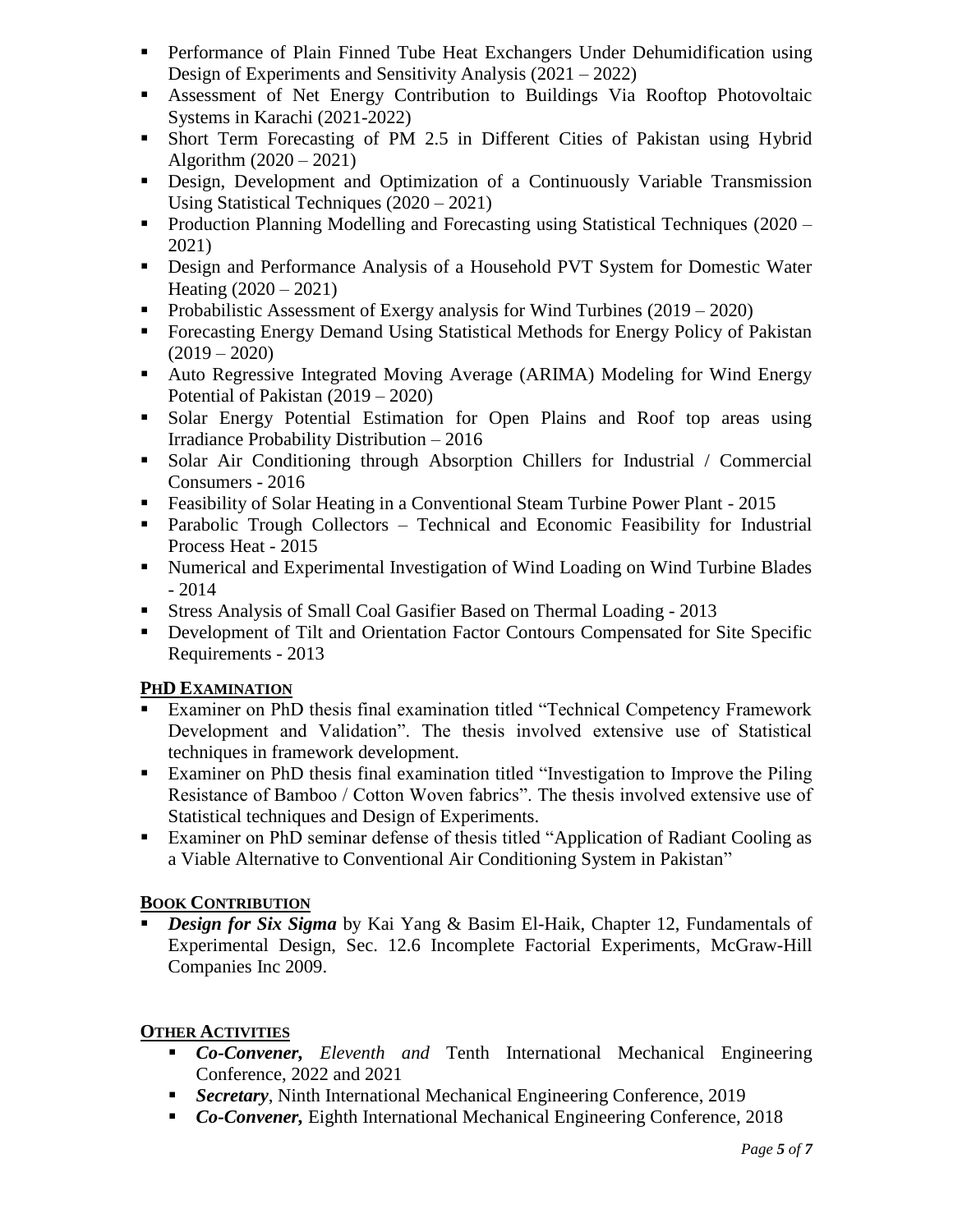- *Co-Convener,* Seventh International Mechanical Engineering Conference on Recent Development in Design, Energy Systems & Alternate Fuels, March 2017
- *Co-Convener,* Sixth International Mechanical Engineering Congress on Green Systems and Innovations, July 2016
- *Member*, Technical Committee, Fifth International Congress on Energy, Sustainability and Mechanical Design, May 2015
- *Secretary*, International Conference on Energy and Sustainability, April 2013
- **Reviewed** various research projects for Higher Education Commission, Pakistan
- Served as *Subject Expert* (Mechanical Engineering) for Federal Public Service Commission, Pakistan, several times
- Appointed as *Subject Expert* by Higher Education Commission Pakistan for *Mechanical Engineering Curriculum Revision* across Pakistan (NCRC: National Curriculum Revision Committee)
- *Member* Board of Faculty, Academic Council, Senate, and Selection Board, NED University, Karachi
- **Member** Board of Faculty of Engineering, Science and Technology, Hamdard University, Karachi
- *Expert Member* Selection Board, DHA Suffa University, Karachi

### **COURSES TAUGHT**

## **Undergraduate**

- **Heat Transfer**
- Power Plant Engineering
- Thermodynamics

### **Masters**

- Renewable Energy
- **Energy Management**
- Energy Economics, Policy & Assessment
- Advanced Statistics
- Design and Analysis of Experiments (DOE)
- Six Sigma Methodologies
- Finite Element Analysis

### **PhD**

- Wind Resource Assessment
- Design of Solar (Thermal) Energy Systems
- $\blacksquare$  Probability & Statistics
- Advanced Experimental Designs

### **CURRENT TRAININGS / CONFERENCES**

- *ISO 50001 Energy Management System Lead Auditor Certification* Training, August 2019
- **4th Karachi International Water Conference Water Energy Food Nexus**  $26^{th} 27^{th}$ November 2019
- *Stakeholder Workshop on Biogas Plant for Karachi BRT Red Line*, June 2019
- *PEC (Pakistan Engineering Council) Program Evaluators Training*, March 2019
- *PhD Supervisors Capacity Building Program* by *Higher Education Commission*, February 2019
- <sup>17th</sup> *WWEC (World Wind Energy Conference)*, November 2018
- Training on *Web of Science Clarivate Analytics*, October 2018
- Training on *PhD Supervision*, Tertiary Education Support Program, HEC (Higher Education Commission), 28<sup>th</sup> April 2017